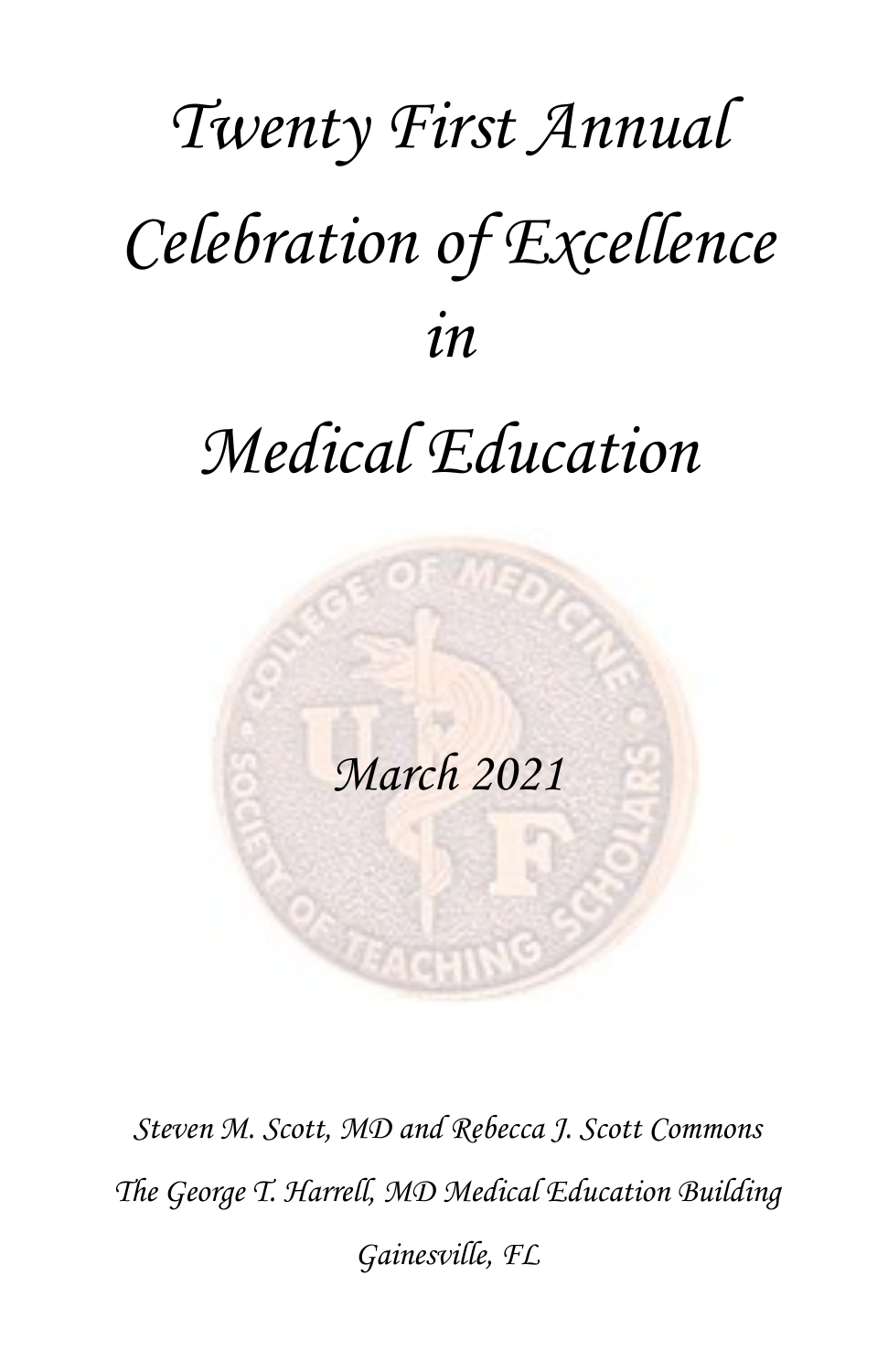We are very pleased to welcome everyone to Medical Education Week where we recognize the educational accomplishments and contributions of our faculty and residents, highlight innovations and timely topics impacting medical education and conclude on Friday with the University of Florida medical student MATCH celebration.

Although we will not have our Medical Education Reception due to the COVID -19 pandemic, please congratulate those faculty and residents highlighted in the program.

Information to Medical Education Week presentations can be found at: [https://education.med.ufl.edu/faculty-development/the-society-of](https://education.med.ufl.edu/faculty-development/the-society-of-teaching-scholars/medical-education-week/)[teaching-scholars/medical-education-week/.](https://education.med.ufl.edu/faculty-development/the-society-of-teaching-scholars/medical-education-week/)

Match Day events will be live streamed beginning Friday, March 19 at 12:15pm. Access to the live stream may be found [https://](https://mediasite.video.ufl.edu/Mediasite/Play/7f8a99e4fcd446fdba6460de4288bc111d) [mediasite.video.ufl.edu/Mediasite/](https://mediasite.video.ufl.edu/Mediasite/Play/7f8a99e4fcd446fdba6460de4288bc111d) [Play/7f8a99e4fcd446fdba6460de4288bc111d.](https://mediasite.video.ufl.edu/Mediasite/Play/7f8a99e4fcd446fdba6460de4288bc111d)

Thank you all for your outstanding support of our educational programs within the College of Medicine and University of Florida.

# **Colleen Koch, MD**

Dean, College of Medicine Folke H. Peterson Dean's Distinguished Professor

# **Joseph C. Fantone, MD**

Senior Associate Dean for Educational Affairs Professor, Department of Pathology

# **Erik Black, PhD**

Associate Professor, Department of Pediatrics Chair, Society of Teaching Scholars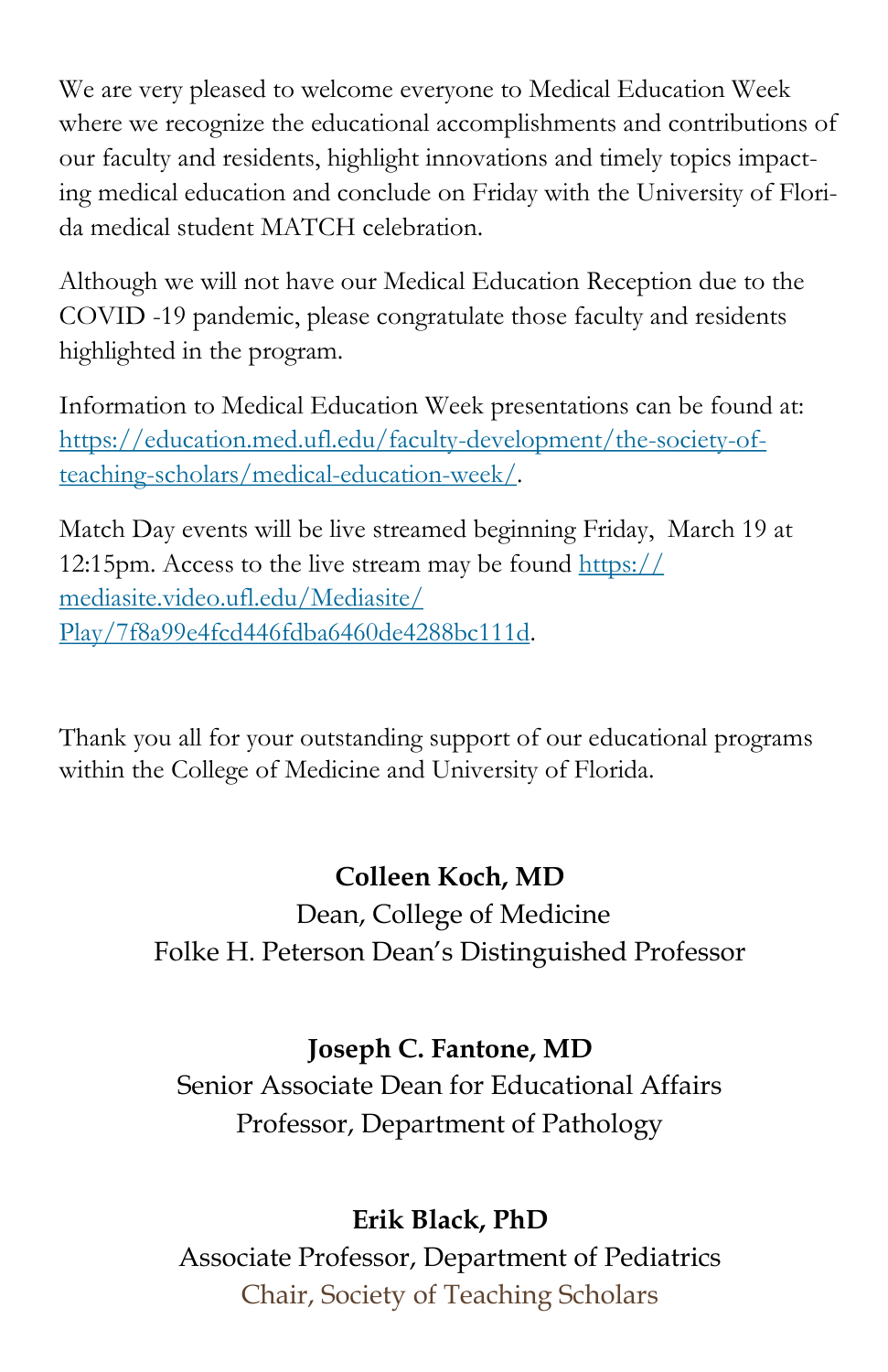# *2020 Graduate Medical Education Awards*

# *Program of the Year*

**Pulmonary Critical Care & Sleep Medicine**



*GME "Unsung Hero"* 



**Raju Reddy, MD** Department of Pulmonary Medicine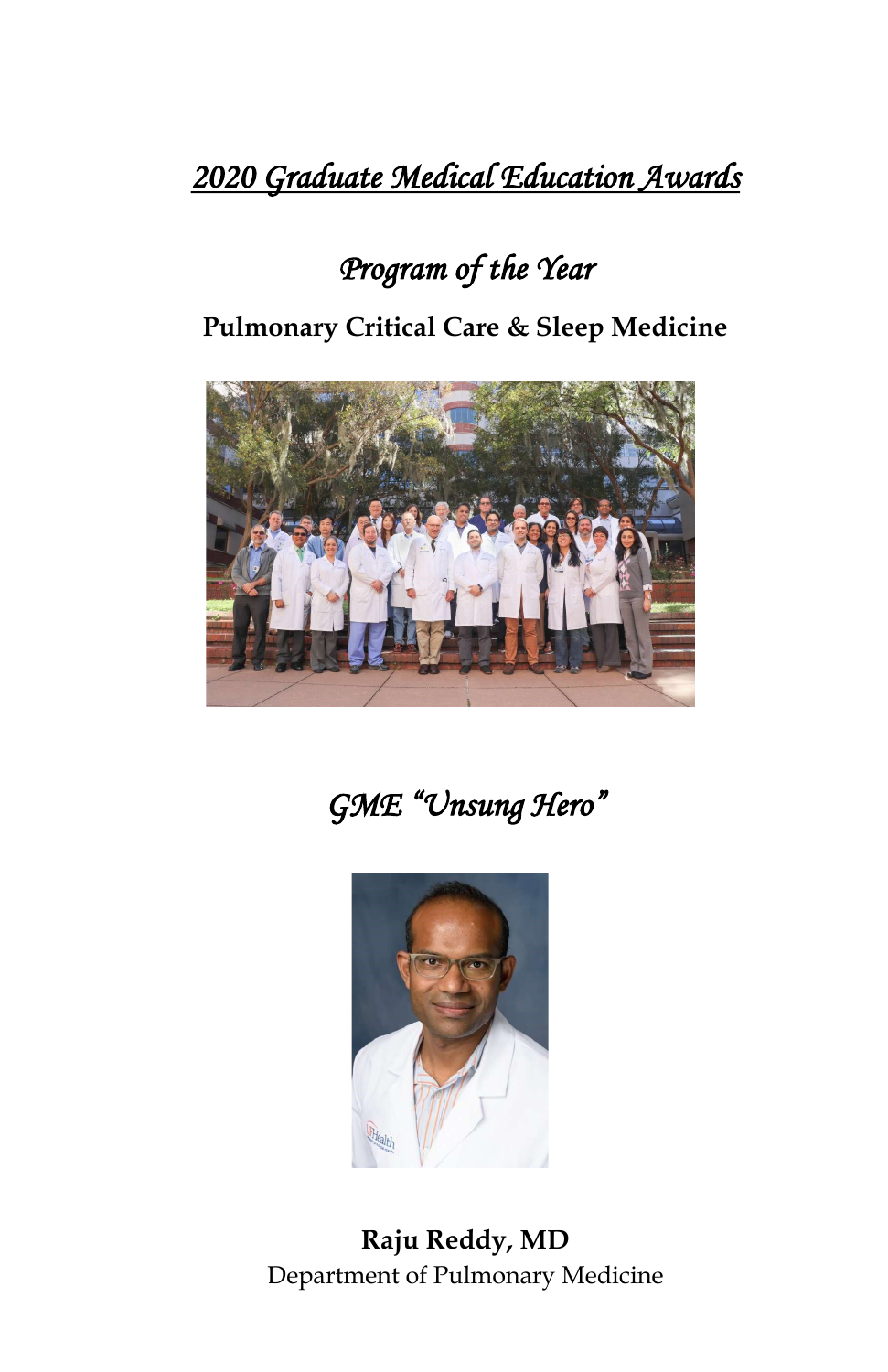# *Presentation of 2020 Society of Teaching Scholars Outstanding Resident Educator Award Gainesville*

**David Hutchinson, MD,** Department of Anesthesiology **Kerrie Satcher, MD,** Department of Dermatology **Lauren Fisher, MD,** Department of Emergency Medicine **Andrew Miller, MD,** Department of Family Medicine **Janelis Gonzalez, MD,** Department of Internal Medicine **David Shin, MD,** Department of Neurological Surgery **Alex Senetar, DO,** Department of Neurology **Elizabeth Plasencia, MD,** Department of Obstetrics and Gynecology **Samaneh Davoudi, MD,** Department of Ophthalmology **W. Christian Thomas, MD,** Department of Orthopaedics **Adam Snoap, MD,** Department of Otolaryngology **Ashlie Rubrecht, MD,** Department of Pathology **Elyse Chaviano, MD,** Department of Pediatrics **Kevin Putinta, MD,** Department of Psychiatry **Shivam Kharod, MD,** Department of Radiation Oncology **Joseph Uricchio, MD,** Department of Radiology **Nicholas Lysak, MD,** Department of Surgery **Jennifer Kuo, MD, Department of Urology** 

## *Jacksonville*

**Bradley Ullman, MD,** Department of Anesthesiology **Andrew Sellinger, MD,** Department of Emergency Medicine **Bijal Patel, DO,** Department of Internal Medicine John Robinson, MD, Department of Neurology **Elizabeth Floyd, MD,** Department of Obstetrics and Gynecology **Nicholas James, MD,** Department of Orthopaedic Surgery **Sandra Siller, MD,** Department of Pathology **Rudolph Wells, MD,** Department of Pediatrics **Lee Blackman, MD,** Department of Psychiatry **Brian Sifrig, DO,** Department of Radiology **Shaoxu Bing, MD,** Department of Surgery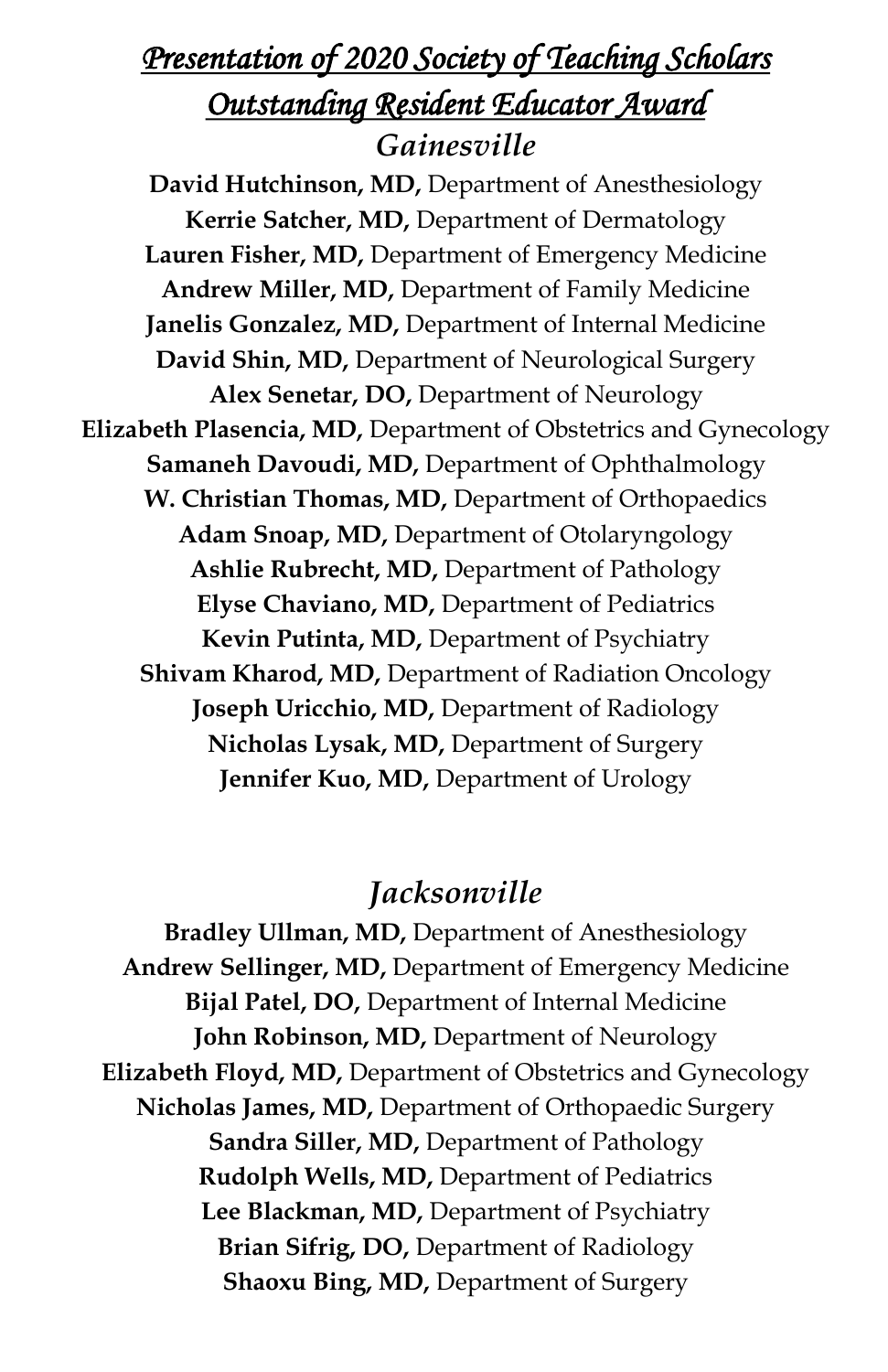# *2020 College of Medicine Teacher of the Year*

## *Phase 1*



**Amir Kazory, MD** Professor and Vice-Chief of Clinical Affairs Department of Medicine, Division of Nephrology

*Phase 2/3* 



**Andrew Shychuk, MD** Associate Professor Department of Medicine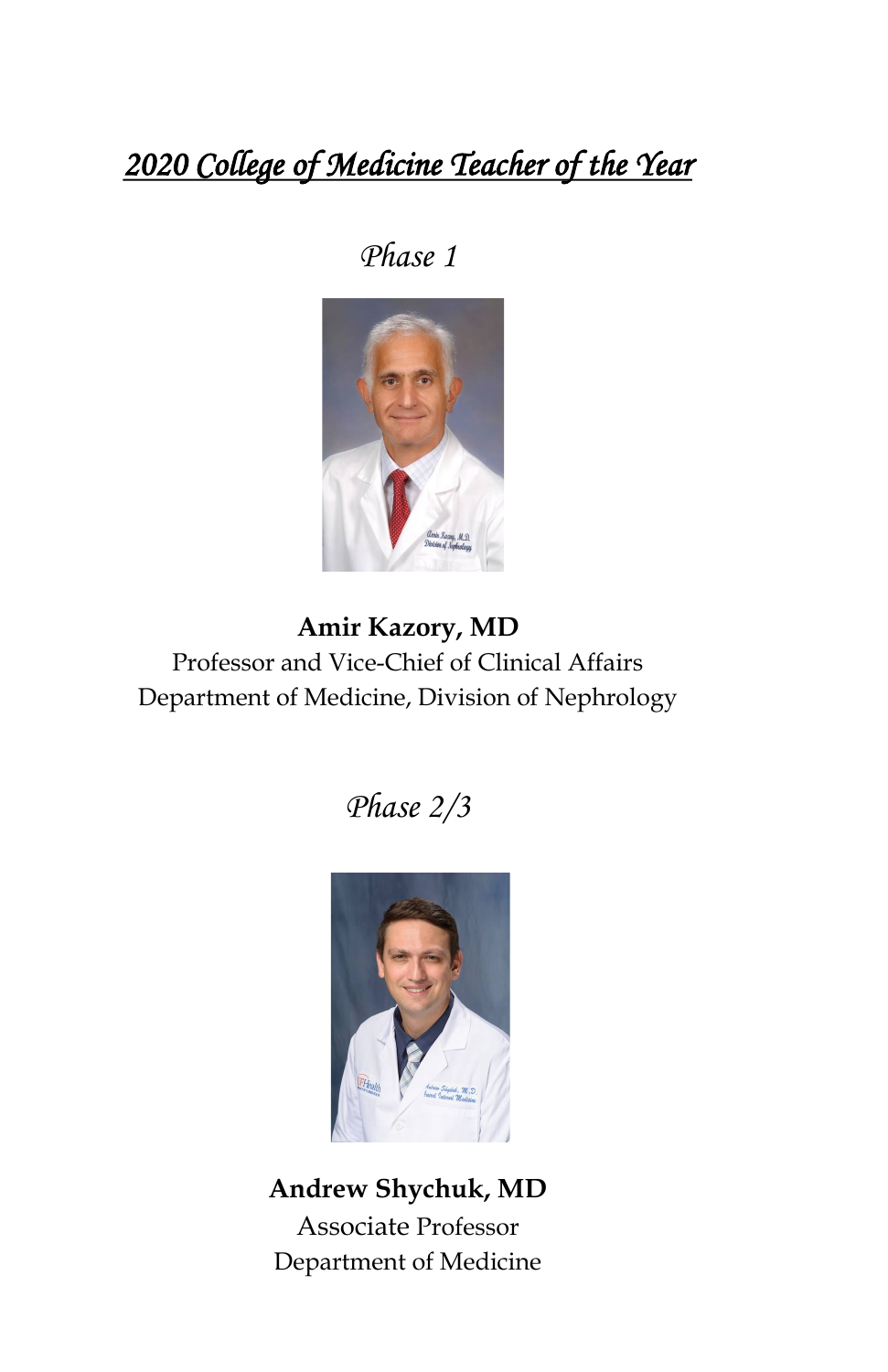# *Presentation of the 2020 Society of Teaching Scholars New Member Inductees*



# **Elizabeth DeVos, MD, MPH** Assistant Professor, Department of Emergency Medicine Jacksonville



**Elise Fallucco, MD** Chief & Associate Professor, Department of Psychiatry Jacksonville



**Colleen Kalynych, EdD** Director, Educational Development and Research, Department of Emergency Medicine—Jacksonville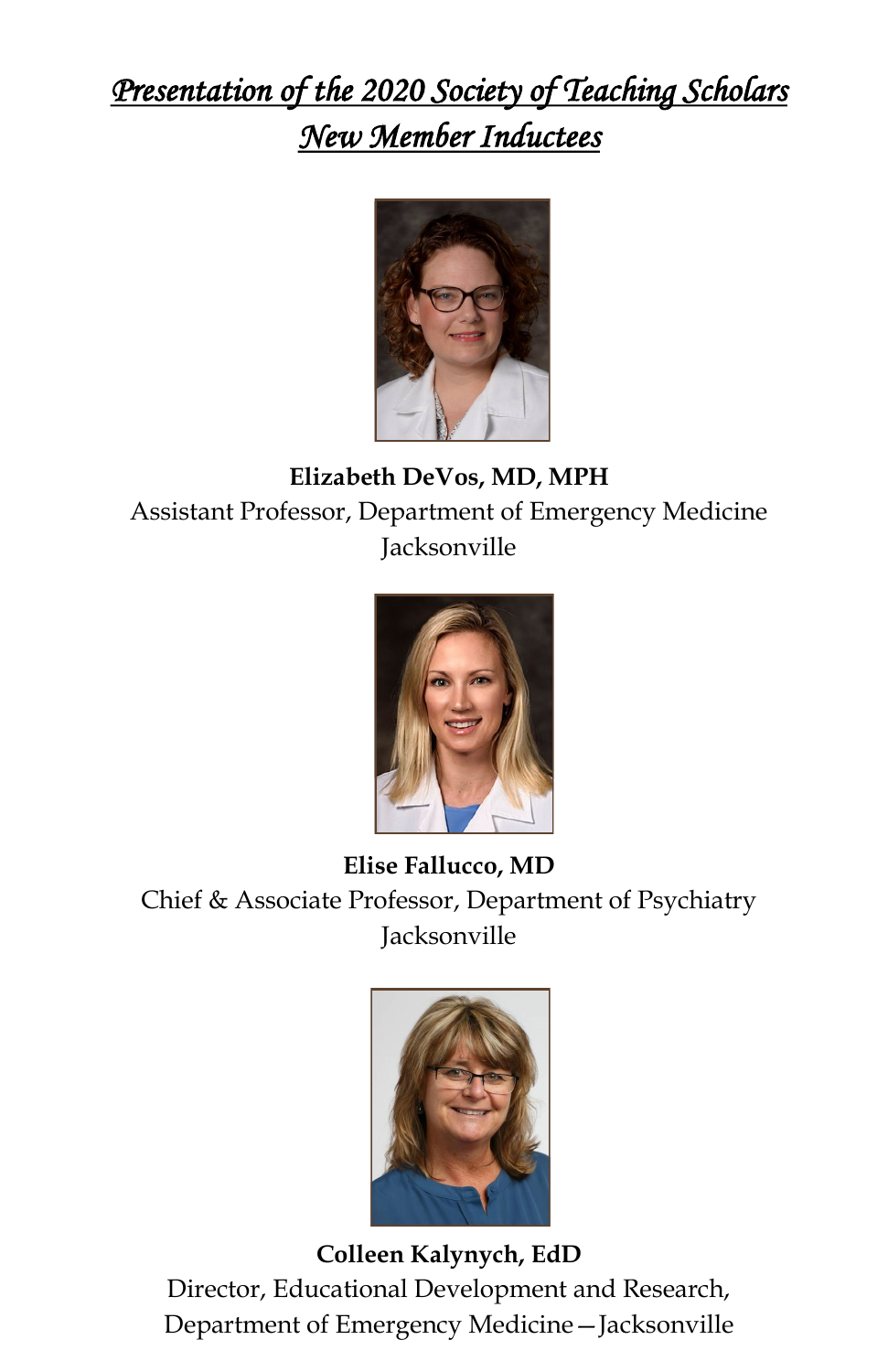*Presentation of the 2020 Society of Teaching Scholars New Member Inductees - continued*



**Kiran Motaparthi, MD, FAAD**  Program Director & Professor, Department of Dermatology



**David Winchester, MD, MS, FACP** VA Faculty, Department of Cardiology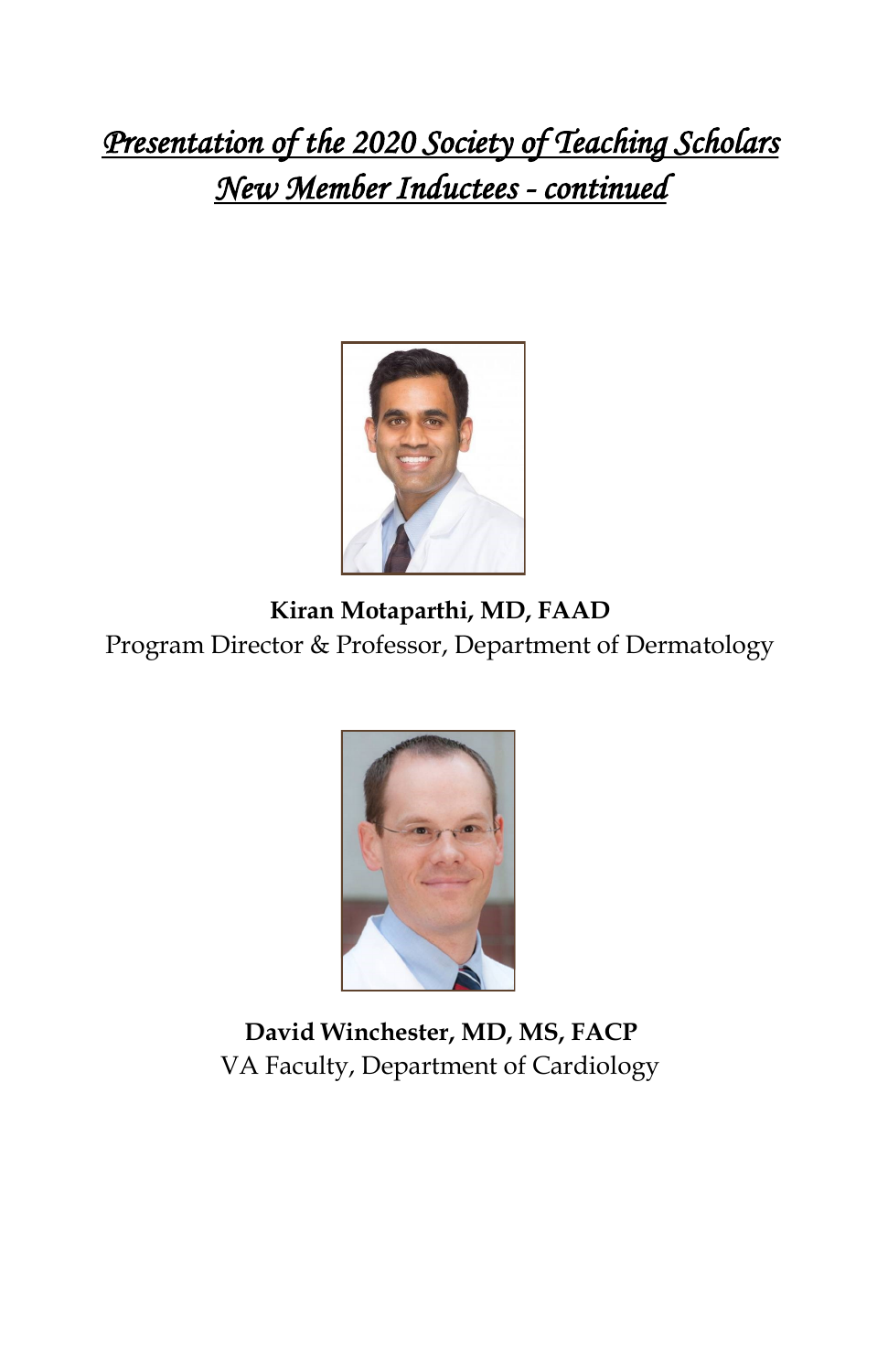# *Presentation of 2020 Kenneth Kellner, MD, PhD Outstanding Clerkship Director Award*



# **Robert Hatch, MD, MPH**

Professor, Department of Community Health and Family Medicine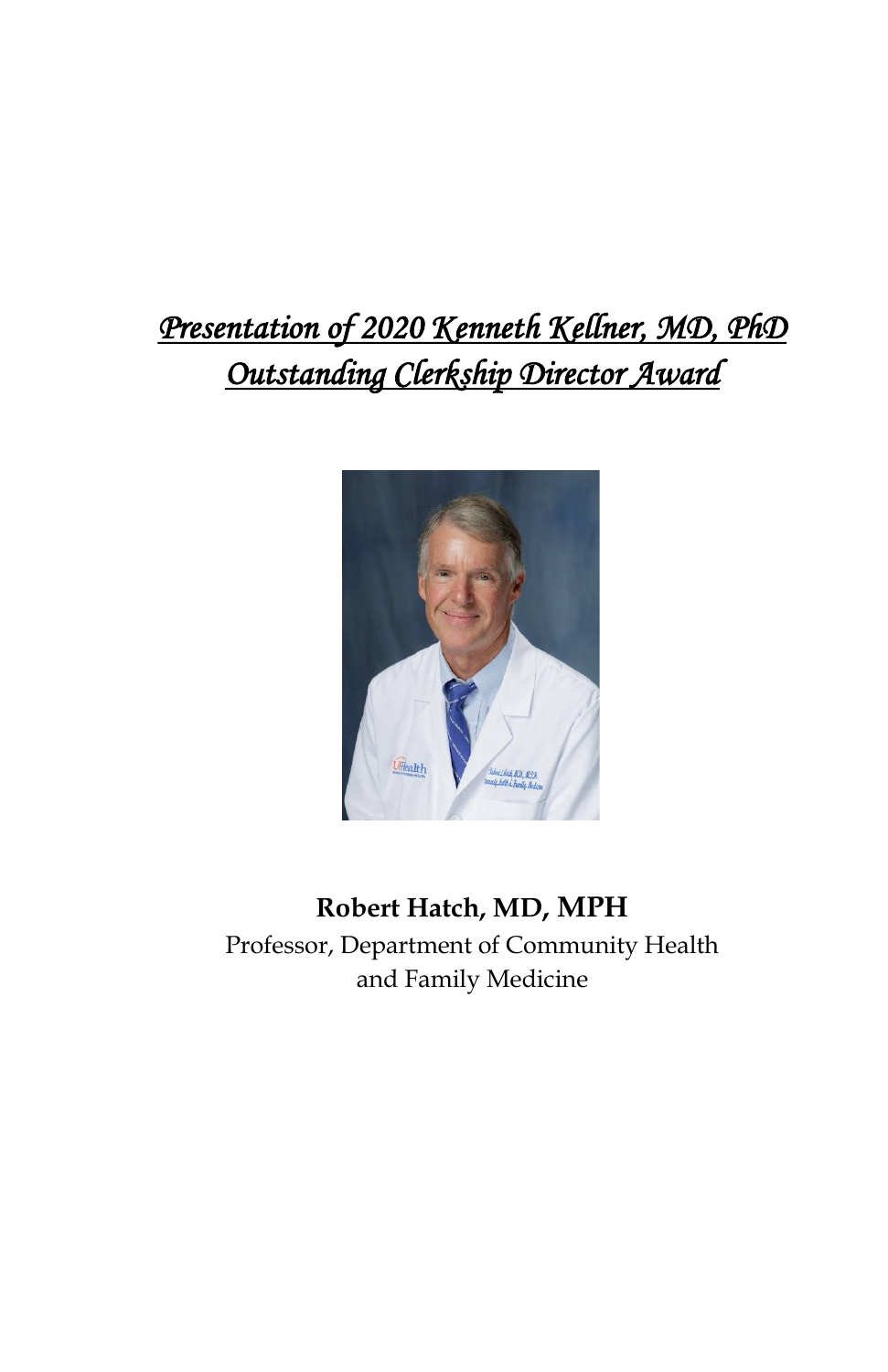# *Presentation of 2020 Society of Teaching Scholars Lifetime Achievement Award*



**Maureen Novak, MD**  Professor, Department of Pediatrics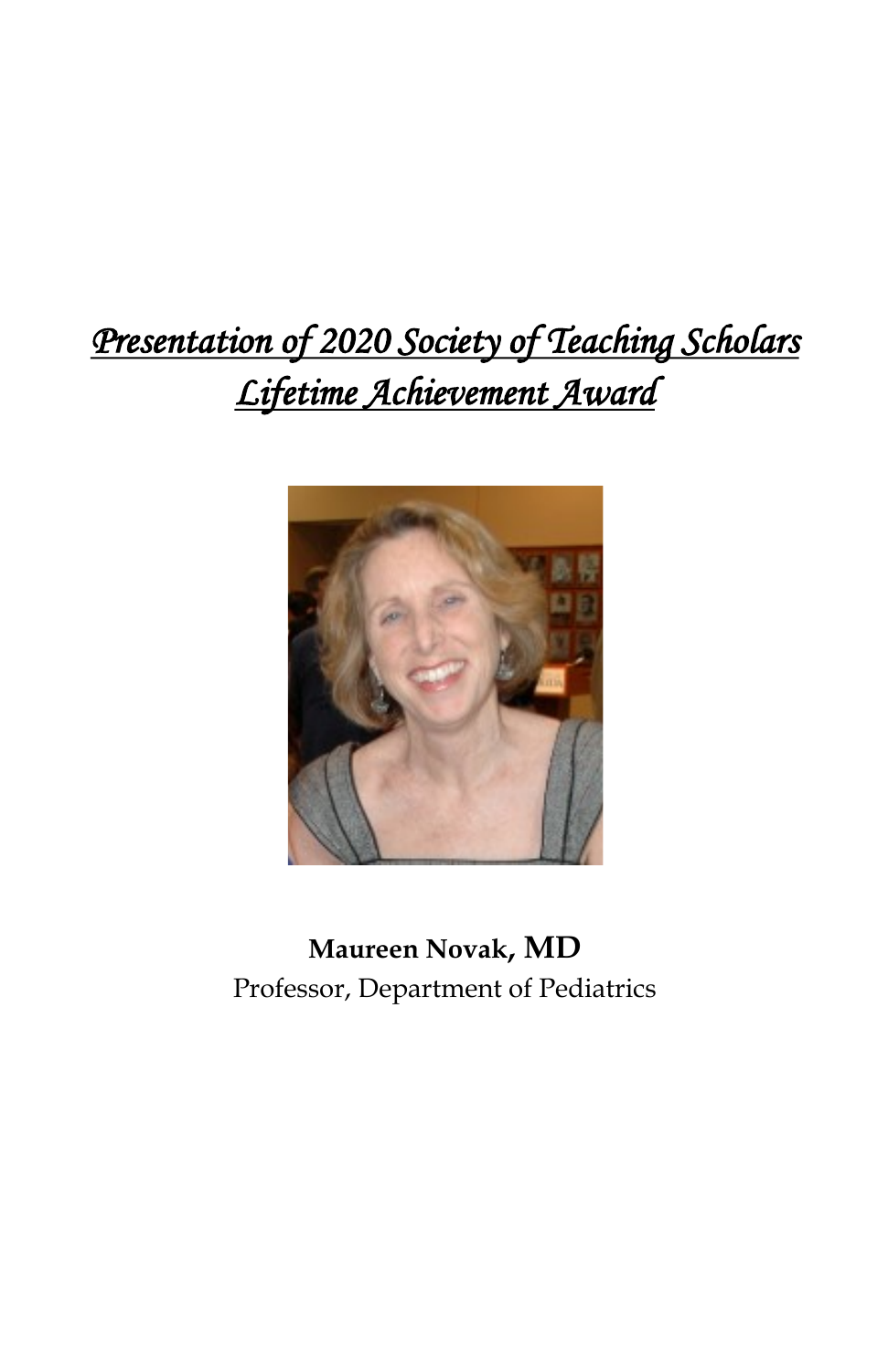# *Special Acknowledgement of Teacher Awards*

# *2020 Graduate Education Faculty of the Year*

#### **Shannon Boye, PhD**

Professor Department of Cellular & Molecular Therapy

## **Dietmar Diemann, PhD**

Professor Department of Radiation Onocology

# *2020 Physicians Assistant Teacher of the Year*

## *1st Year*

**Shalon Buchs, MHS, PA-C**

# *2nd Year*

**Isaac Hauk, MPAS, PA-C**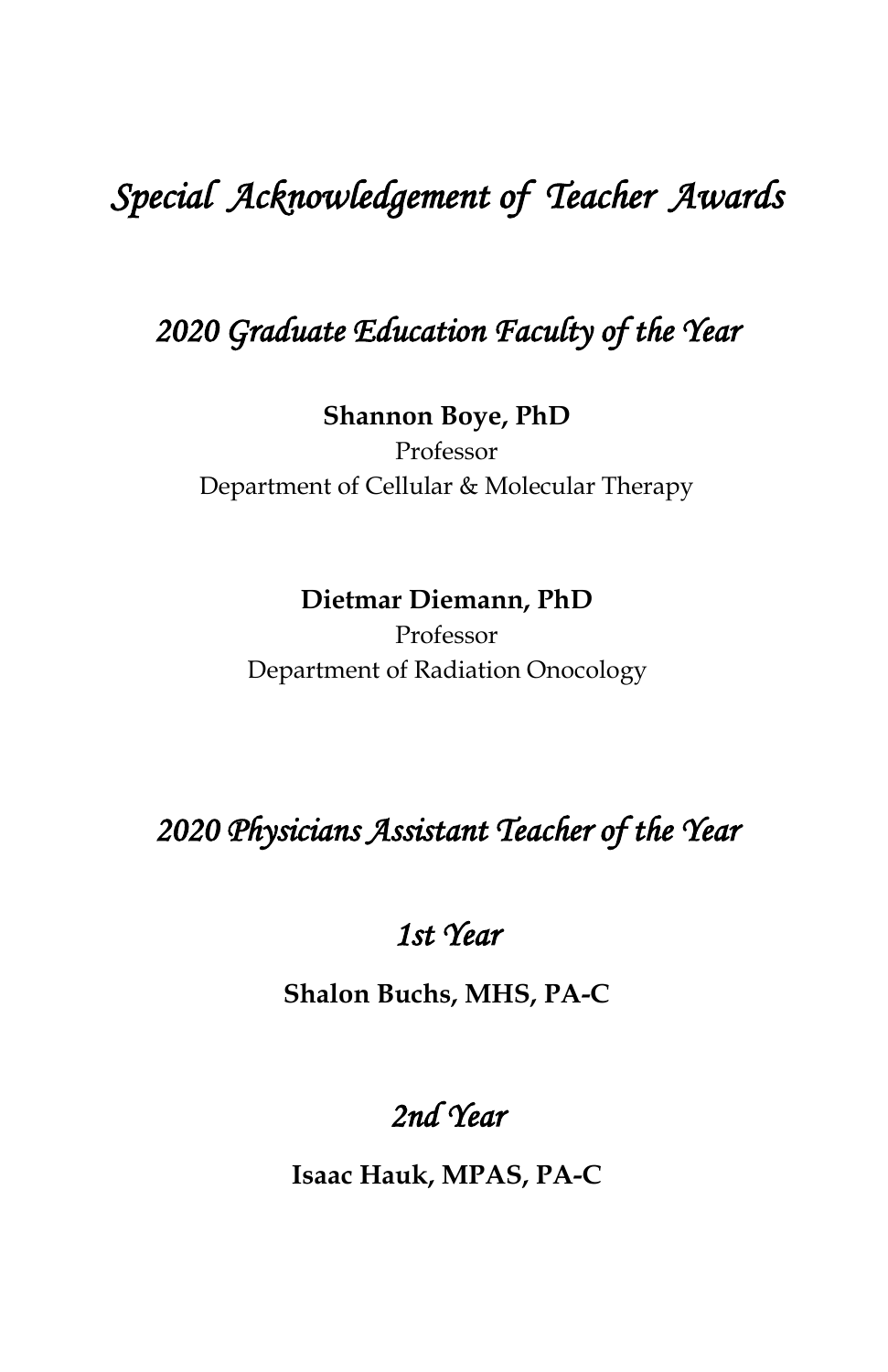# *2020 - 2021 Recipients of the Exemplary Teacher Award*

## **Jacksonville**

*Anesthesiology*

John Cabral, MD, MPH Carol Ann B. Diachun, MD, MSEd Daniel A. Hernandez, MD Jose C. Humanez, MD Dennis McCarthy, MD Saurin J. Shah, MD Joyce Yao, MD, PhD

*Community Health and Family Medicine* Amy A. McCoy, DO

Leah Robinowitz, DO

#### *Emergency Medicine*

David A. Caro, MD Daniel Eraso, MD Mark S. McIntosh, MD Thomas K. Morrissey, MD, PhD Stephen S. Topp, MD Deborah J. Williams, MD, MS Todd W. Wylie, MD

#### *Medicine*

Dominick J. Angiolillo, MD, PhD Win M. Aung, MD, MBA Joe M. Chehade, MD James D. Cury, MD Gunjan Gandhi, MBBS, MS Maged P. Ghali, MD Maria J. Gutierrez, MD Hadi H. Hatoum, MD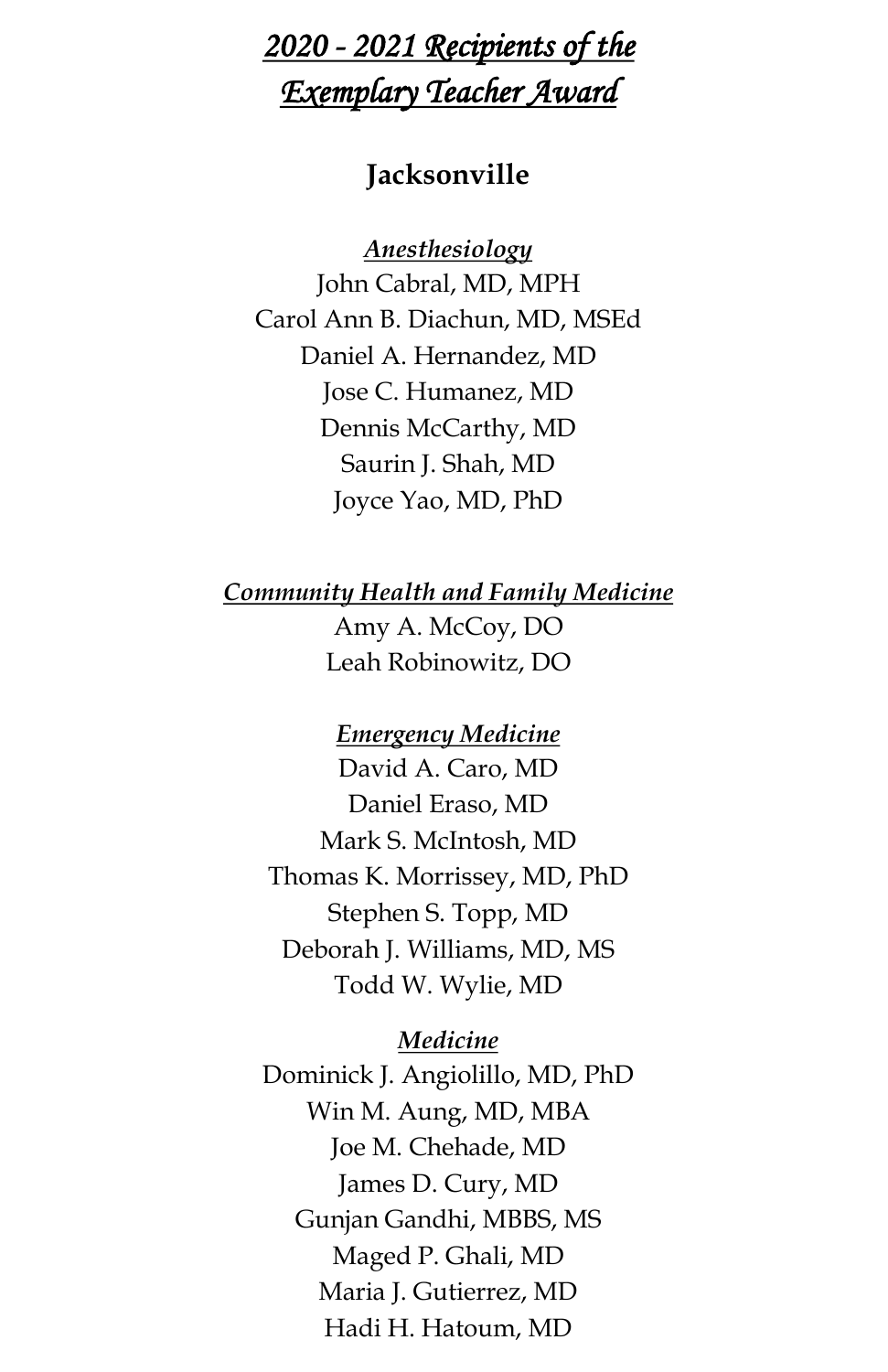*Medicine continued* Jeffrey G. House, DO Carmen L. Isache, MD Vishal Jaikaransingh, MBBS Marilu M. Jurado Flores, MD Gurjit S. Kaeley, MD Mariam Louis, MD Brittany Lyons, DO Ronald L. Mars, MD Ghania F. Masri, MD Emil Missov, MD, PhD Carlos Palacio, MD, MPH Robert F. Percy, MD Malleswari S. Ravi, MBBS Pramod K. Reddy, MD Michael L. Sands, MD, MPH & TM Srinivasan Sattiraju, MBBS Ron Schey, MD Vandana K. Seeram, MD Elisa M. Sottile, MD Siva Suryadevara, MBBS Myint Thway, MD Kent R. Wehmeier, MD Lara Zuberi, MBBS

> *Neurosurgery* Phillip R. Aldana, MD Alexandra D. Beier, DO

*Neurology* Constance V. Katsafanas, DO Shannon M. LaBoy, MD Amanda R. Pardon, MD Michael T. Pulley, MD, PhD Scott L. Silliman, MD Katherine A. Zarroli, MD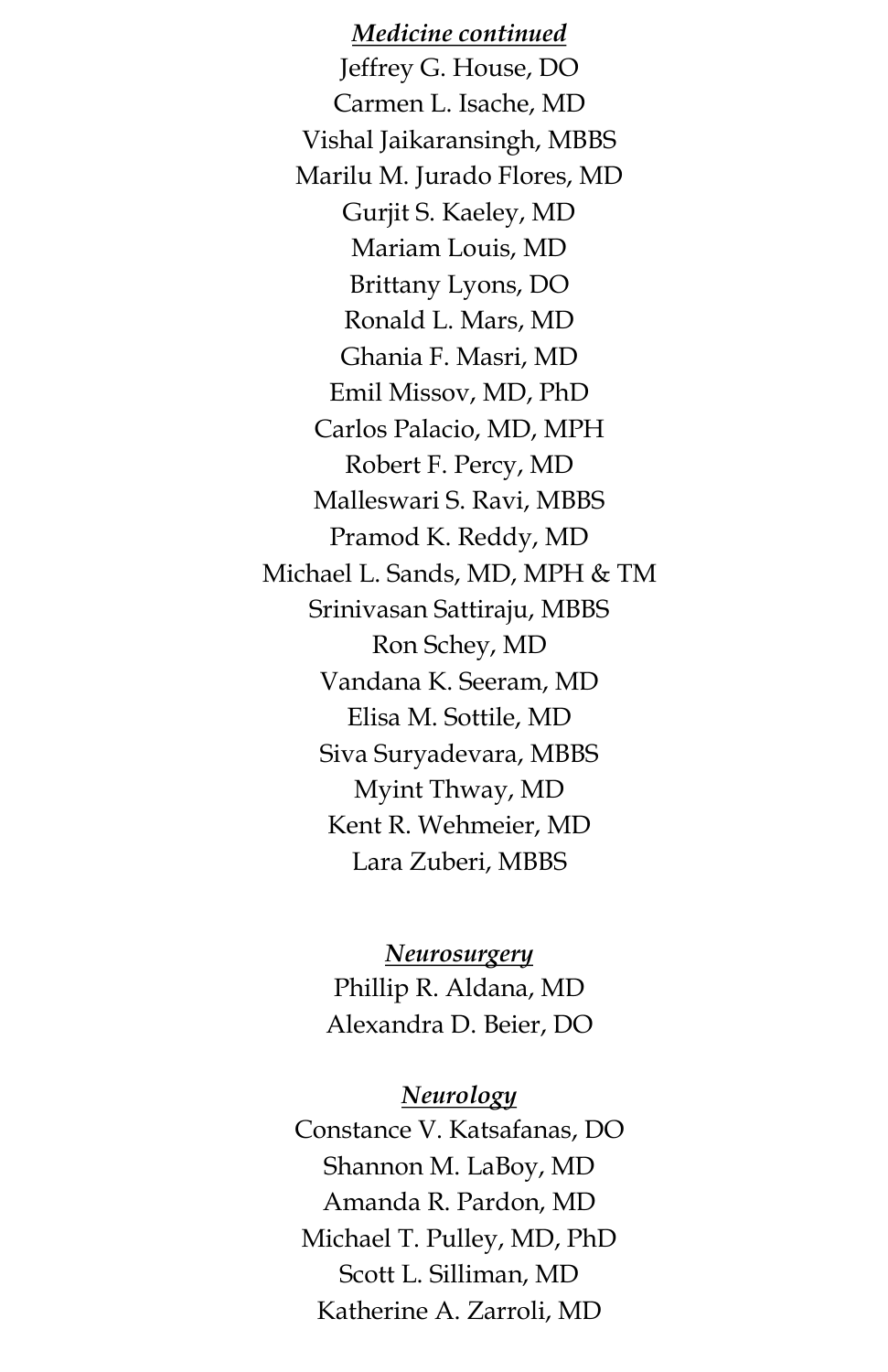*Obstetrics and Gynecology* Guy I. Benrubi, MD Kelly A. Best, MD Erin H. Burnett, MD Niamh Condon, DO John D. Davis, MD Kathryn M. Eraso, MD Lina S. Fouad, MD Gregory F. Kainez, DO Andrew M. Kaunitz, MD Shanan M. Loe, MD Deanna McCullough, MD Sarah E. Weaver, MD Jibri M. Wiggins, MD

#### *Oral and Maxillofacial Surgery*

Anthony M. Bunnell, MD, DMD Tirbod Fattahi, MD, DDS Rui Fernandes, MD, DMD Salam O. Salman, MD, DDS Howard J. Schare, DMD Barry Steinberg, MD, PhD, DDS

> *Orthopaedic Surgery* Paul J. Dougherty, MD Marc B. Kaye, MD

#### *Pathology*

Arun Gopinath, MBBS Shiguang Liu, MD, PhD Shahla Masood, MD, PhD Yvette McCarter, PhD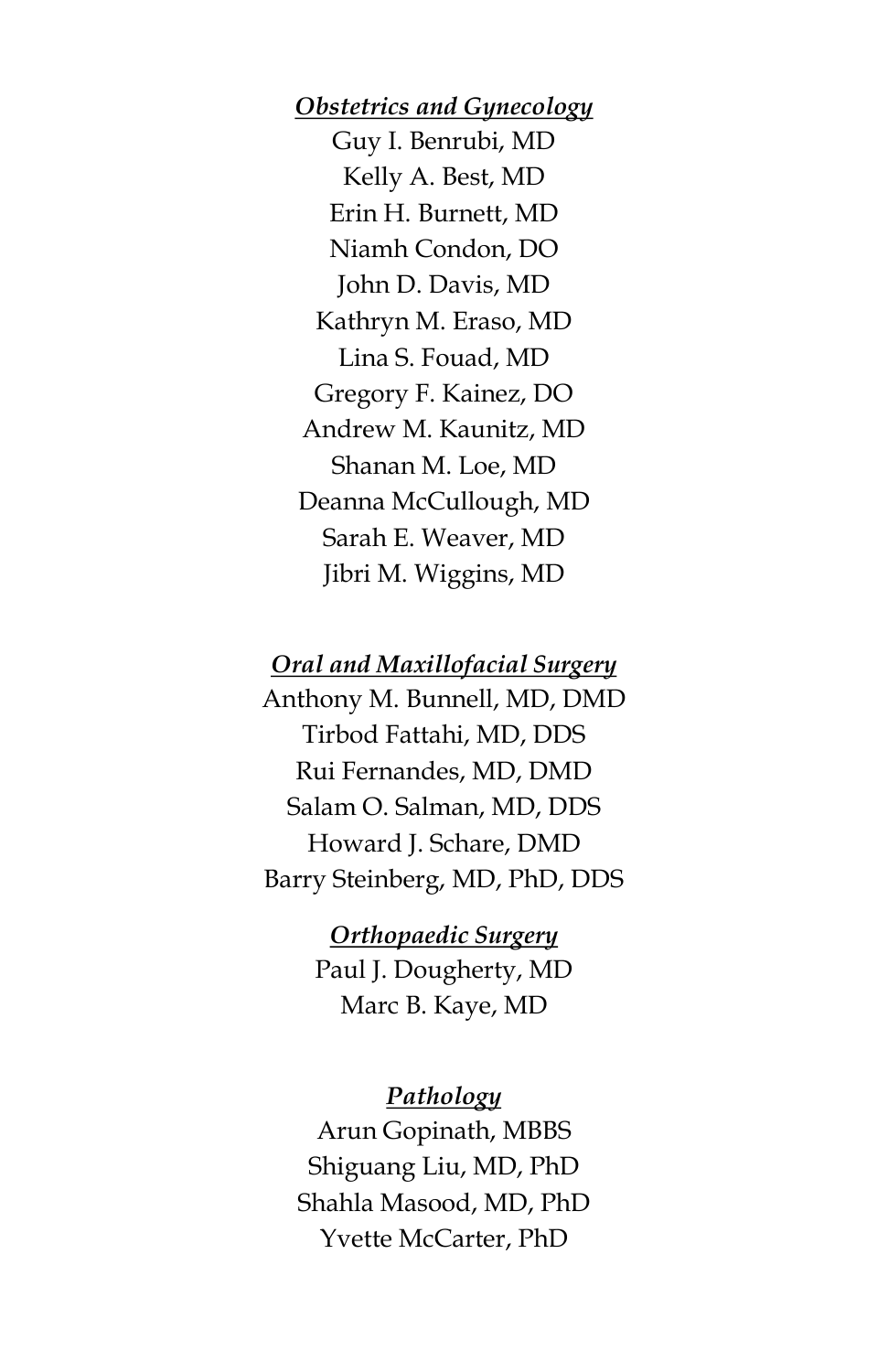*Pediatrics* Rana Alissa, MD Kuo Y. Chen, MD Thomas T. Chiu, MD, MBA Kathleen Dully, MD Jose A. Ettedgui, MD Matthew D. Garber, MD Jennifer A. Hipp, DO, MPH Brandon Kuebler, MD Pamela A. Lindor, MD Thomas Nakagawa, MD Asma Salahuddin, MD Virgilio T. Saldajeno, MD Samarth Shukla, MBBS Pamela Trapane, MD Rebecca Ward, MD

*Psychiatry* Shirley Alleyne, MBBS Steven P. Cuffe, MD Elise M. Fallucco, MD Stephanie V. Sims, MD Ana T. Turner, MD

#### *Radiology*

Peter J. Fiester, MD Dheeraj R. Gopireddy, MD, MBA Parlyn Hatch, MD Matthew H. Jenson, MD Christopher L. Klassen, MD, PhD Haley Letter, MD Savas Ozdemir, MD Dinesh Rao, MD Smita Sharma, MBBS Paul L. Wasserman, DO, MHCM Gregory C. Wynn, MD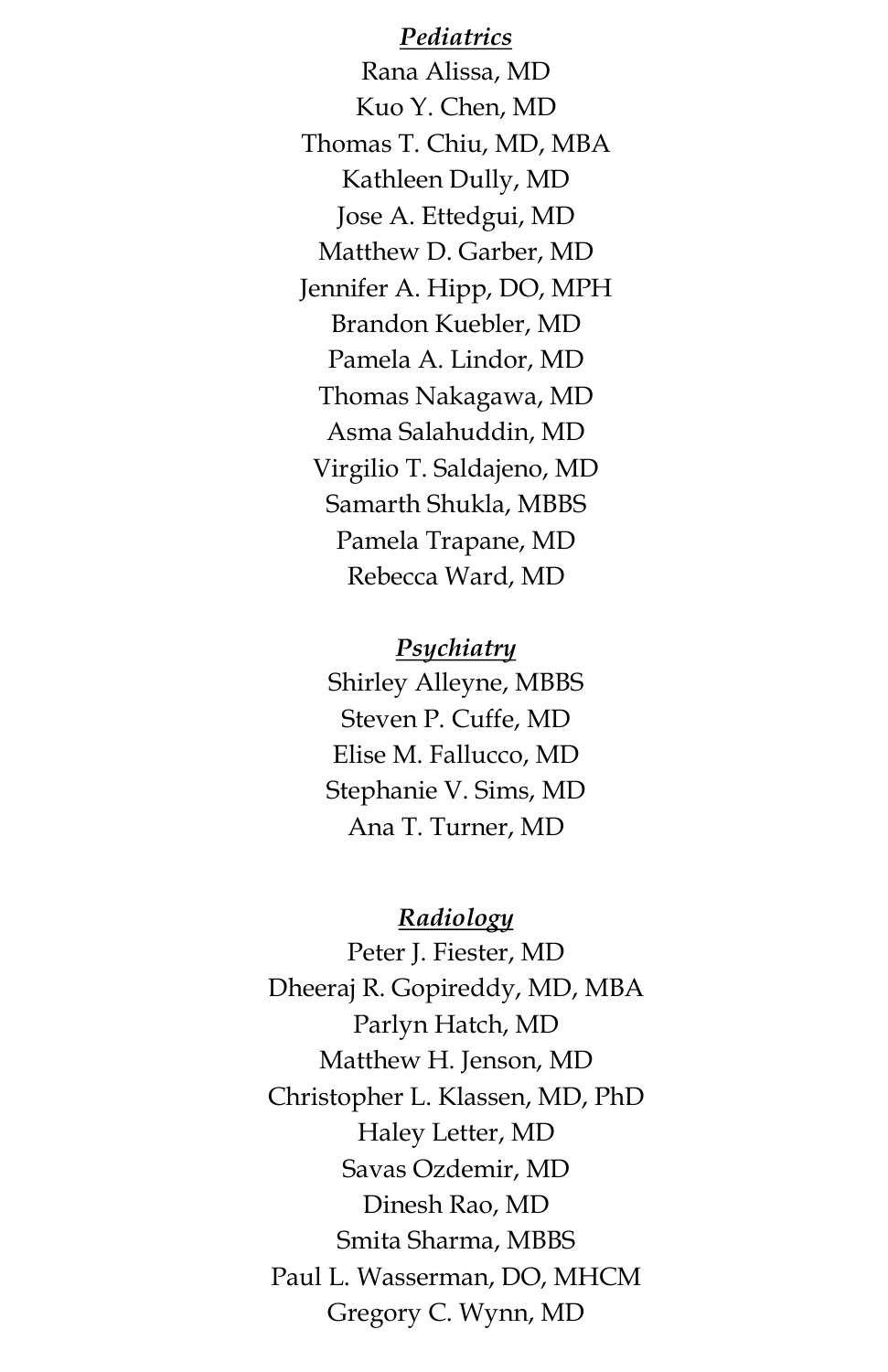*Surgery* Brian Dalton, MD Firas Madbak, MD John D. Murray, MD

## **Gainesville**

## *Aging and Geriatric Research* Robert T. Mankowski, PhD Mariam Ali Mufti, MD

#### *Anatomy*

John P. Aris, PhD William A. Dunn, Jr., PhD Satya Narayan, PhD Venkatesh Nonabur, MD Kyle Rarey, PhD

*Anesthesiology* Chris Edwards, MD Michael Franklin, DO Christopher Giordano, MD Sandra Gonzalez-Rodriguez, MD Matthew Hernandez, DO Everett Jones, MD Juan Mora Herrera, MD

Albert Robinson III, MD Cameron Smith, MD, PhD Kevin Sullivan, MD Arvin Trippensee, DO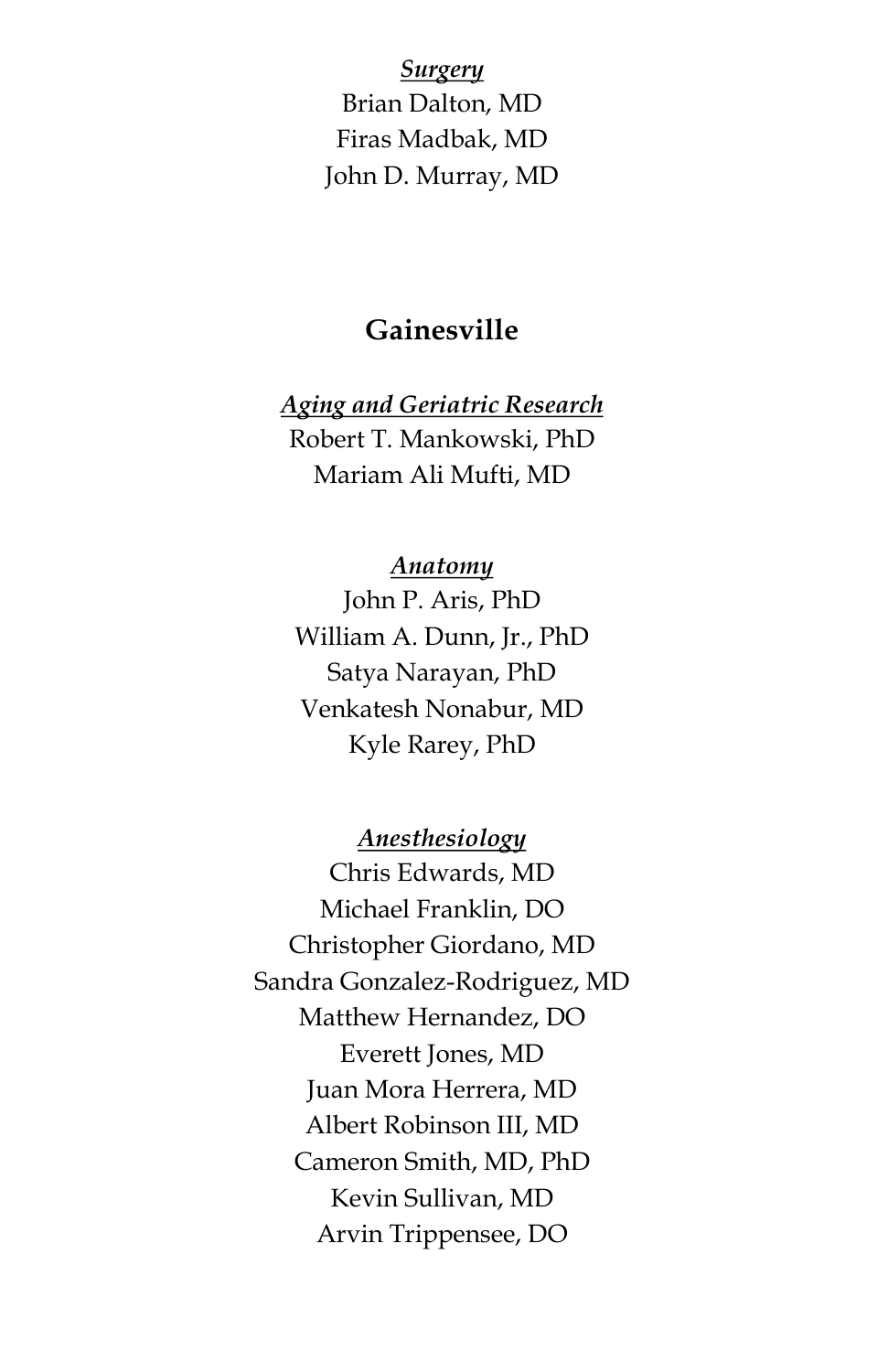#### *Biochemistry and Molecular Biology*

Linda B. Bloom, PhD Jörg Bungert, PhD Brian D. Cain, PhD Robert McKenna, PhD Daniel L. Purich, PhD Mingyi Xie, PhD

#### *Community Health and Family Medicine*

Nicholas Dorsey, MD David Feller, MD Jocelyn Gravlee, MD J. Grant Harrell, MD Jason Konopack, MD John Malaty, MD Daniel Rubin, MD Kristy Smith, MD Lauren Solberg, JD, MTS Maribeth Williams, MD, MSCR

> *Dermatology* Stephanie Carstens, MD Jennifer Schoch, MD

#### *Emergency Medicine*

David L. Roberts, MD Caroline Srihari, MD Trisha Swan, MD, MEd, FAAP, FACEP Meredith Thompson, MD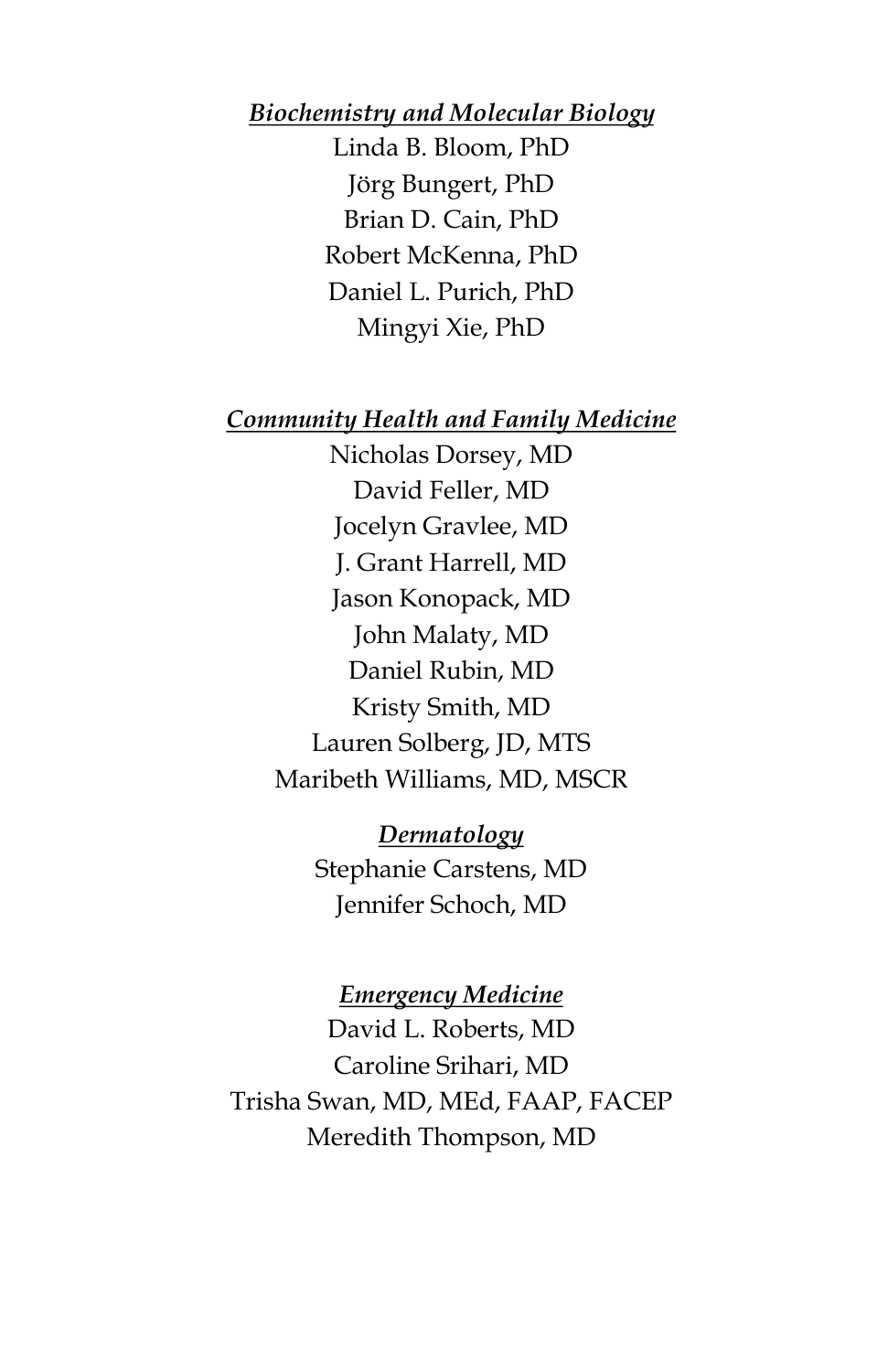#### *Health Outcomes and Biomedical Informatics* Michelle Cardel, PhD, RD Dominick Lemas, PhD

*Medicine* Monica Aggrwal, MD, FACC Manuel Amaris, MD Paige Barker, MD Roniel Cabrera, MD, MS Gajapathiraju Chamarthi, MD Irene Estores, MD Dianne Goede, MD, MS Diana Gomez Manjarres, MD Vidhu Kariyawasam, MD Jorge Lascano, MD John Massini, MD William Miles, MD Natalia Moguillansky, MD Juan Munoz Pena, MD Martina Murphy, MD Ying Nagoshi, MD, PhD Ryan Nall, MD Olanrewaju Adeb Olaoye, MD, FASN Andres Pelaez, MD John Petersen, MD Angela Pham, MD Anita Rajasekhar, MD Michael Robinson, MD, FACP Andrew Shychuk, MD Cesar TrilloAlvarez, MD Ashleigh Wright, MD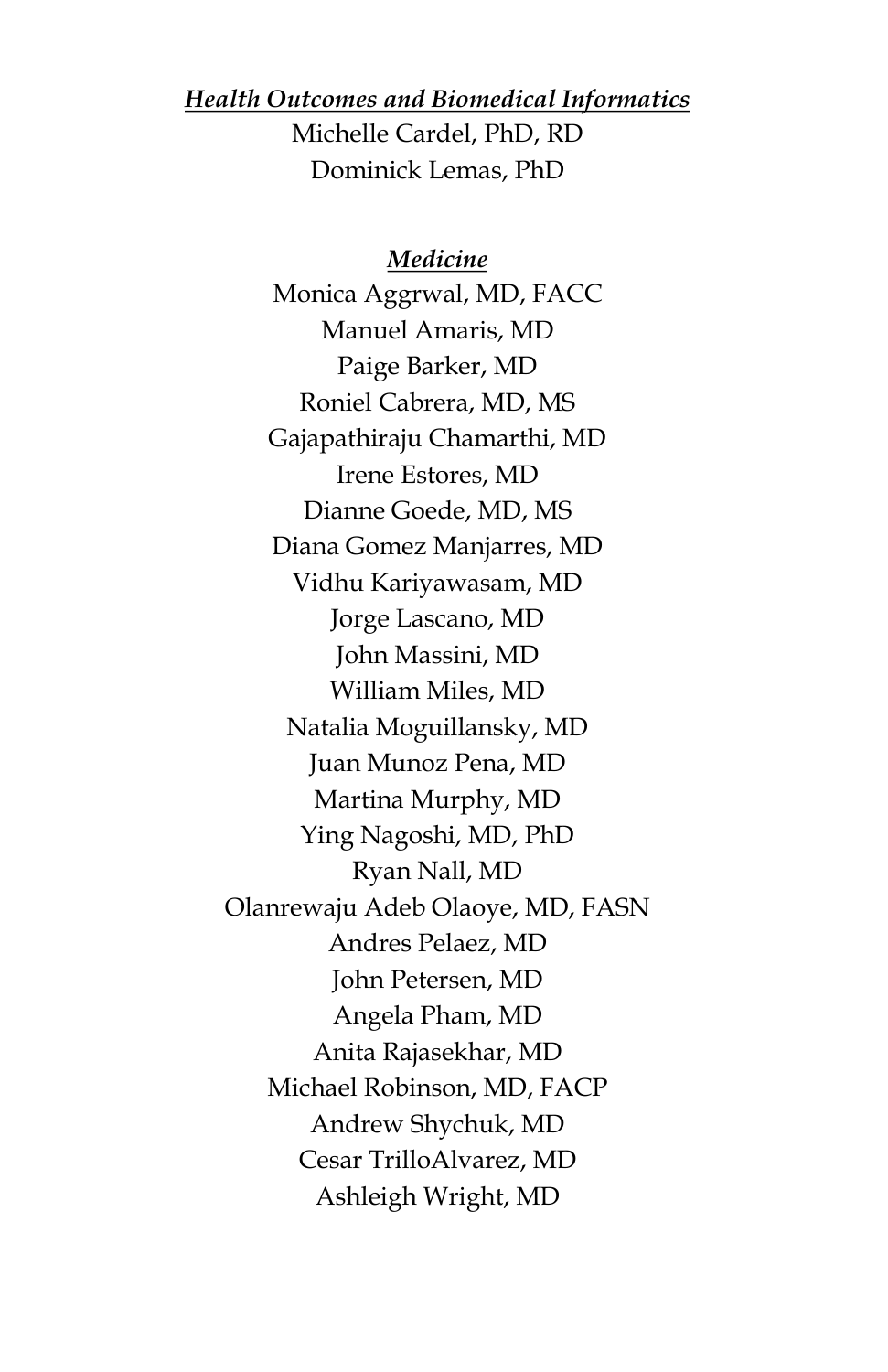#### *Molecular Genetics and Microbiology*

Paul Gulig, PhD James Lewis Resnick, PhD Scott Aaron Tibbetts, PhD Margaret Wallace, PhD

*Neurological Surgery* Jason Blatt, MD Gregory J.A. Murad, MD Adam Polifka, MD

#### *Neurology*

Maria Bruzzone, MD Miguel Chuquilin Arista, MD Anna Khanna, MD Diego Rincon-Limas, PhD

*Neuroscience* Jose Abisambra, PhD Paramita Chakrabarty, PhD Andrew Maurer, PhD Jeremy McIntyre, PhD

#### *Obstetrics and Gynecology*

Reem Abu-Rustum, MD Bradley Buggerman, MD Jessica Heft, MD Shireen Madani Sims, MD

#### *Ophthalmology*

Casey Beal, MD Gilbran Khurshid, MD Penny Straughn, OD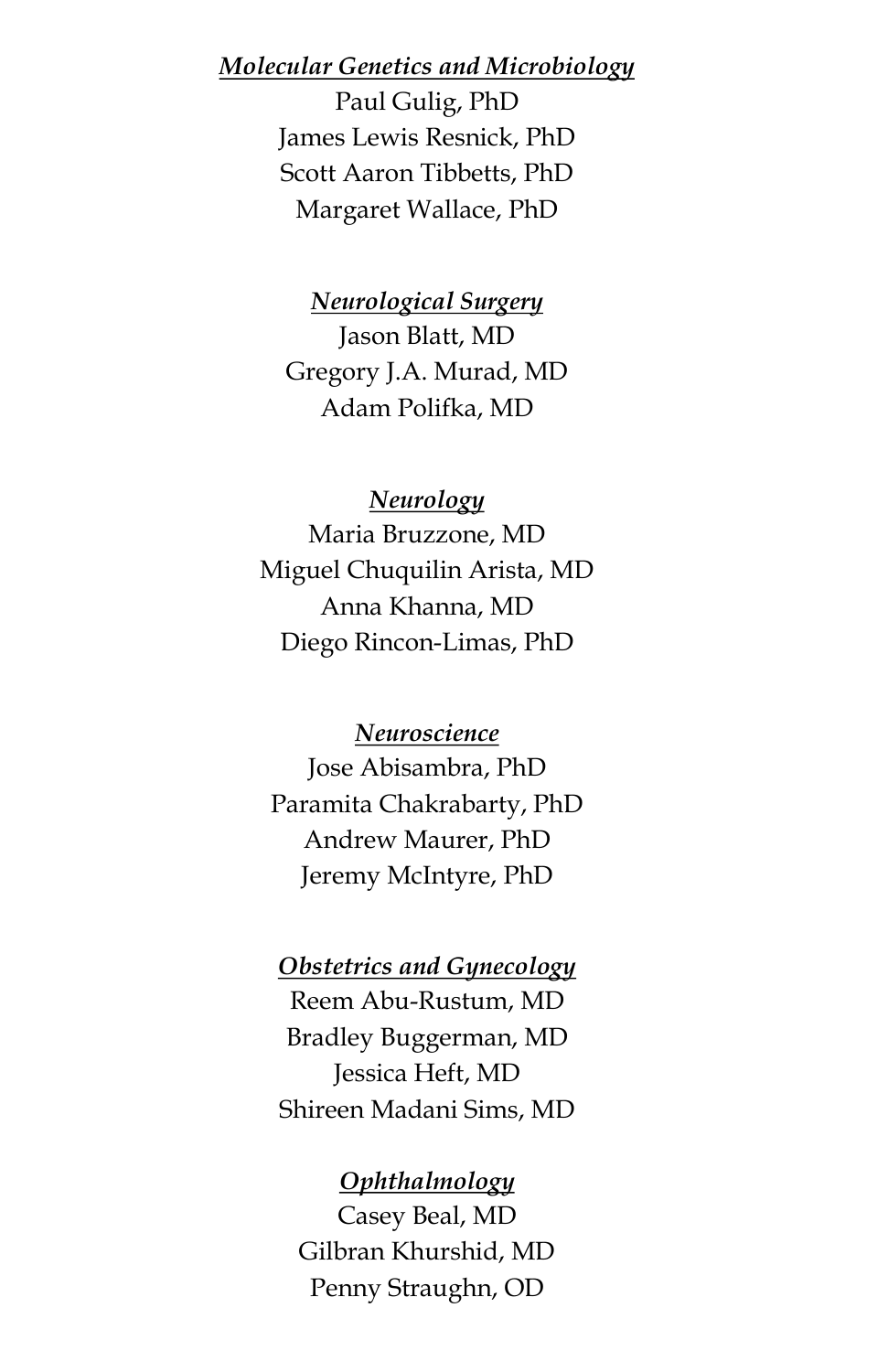#### *Orthopaedics and Rehabilitation*

Chung Chan, MD Robert Decker, MD Justin Deen, MD Kevin Farmer, MD Kevin Vincent, MD

*Otolaryngology* Neil N. Chheda, MD Carolyn Dirain, PhD

#### *Pathology*

Stacy Beal, MD Sara Falzarano, MD, PhD Michael Freely, DO Clayton Mathews, PhD Laurence Morel, PhD Marco Salemi, PhD Robert Seifert, MD

*Pediatrics*

Ratna Acharya, MD Yana Banks, MD Angelina Bernier, MD Carolyn Carter, MD Michael Davis, Jr., MD Kristin Dayton, MD Dima Ezmigna, MD Melissa Fitzgerald, MD Fedrick Fricker, MD Fred Guyer, MD Diane Howell, MD Maria Kelly, MD Adrienne Mott-Young, MD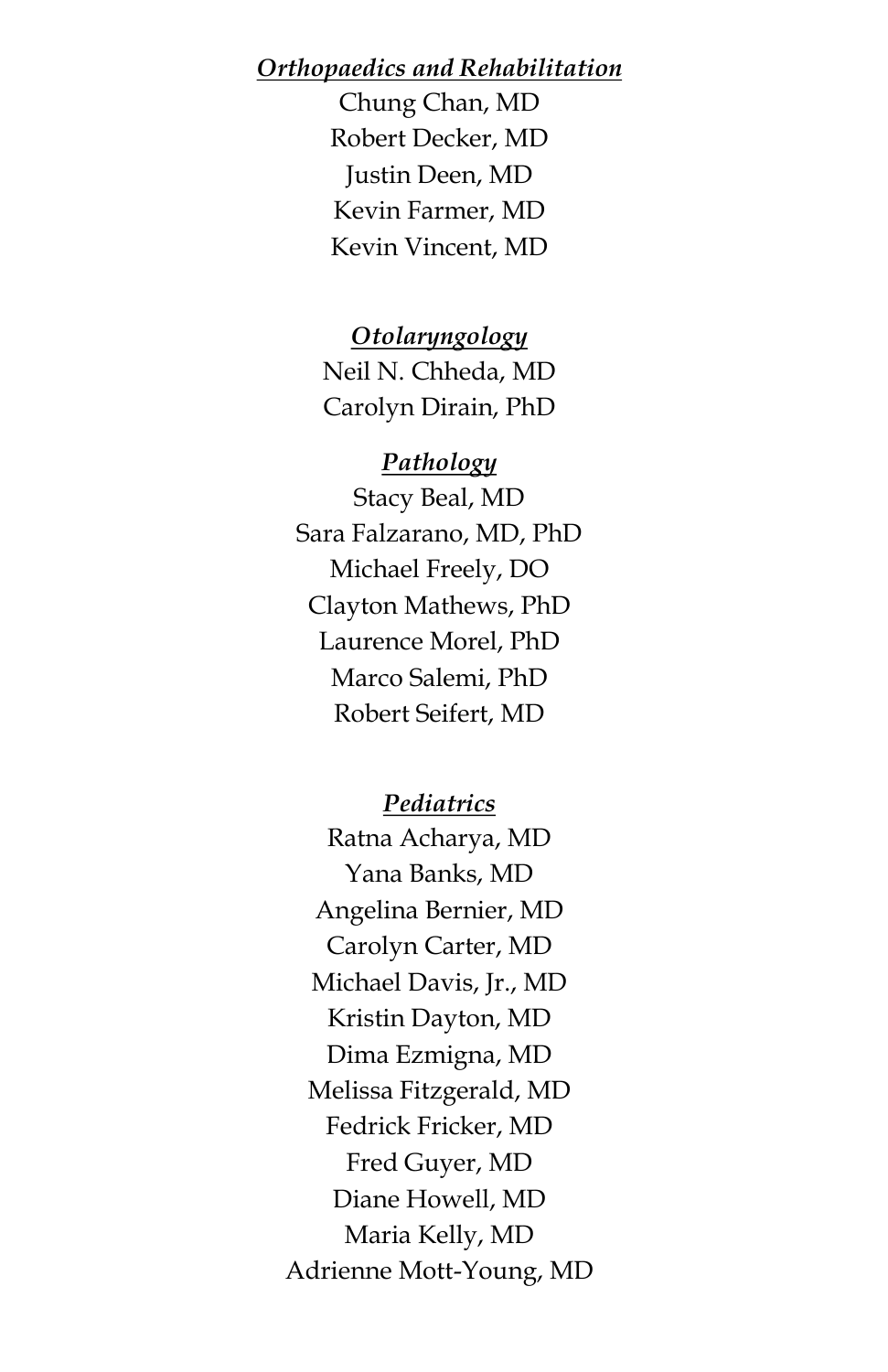*Pediatrics continued* Jaclyn Otero, MD Molly Posa, MD Arwa Saidi, MEd, MBBCH Kendall Steadmon, MD Thao Vu, MD

*Pharmacology / Therapeutics*

Olga Guryanova, MD, PhD Stephan C. Jahn, PhD Erica Levitt, PharmD, PhD

#### *Physiology & Functional Genomics*

Abdel Alli, PhD, MPH Erin Bruce, PhD Bruce Stevens, PhD

#### *Psychiatry*

Martha Brown, MD Brent Carr, MD Jacqueline Hobbs, MD, PhD Gary Kanter, MD Kishan Nallapula, MD Regilda Romero, PhD Barry Setlow, PhD Jamie Smolen, MD

#### *Radiation Oncology*

Kathryn Hitchcock, MD, PhD Perry Johnson, PhD Bo Lu, PhD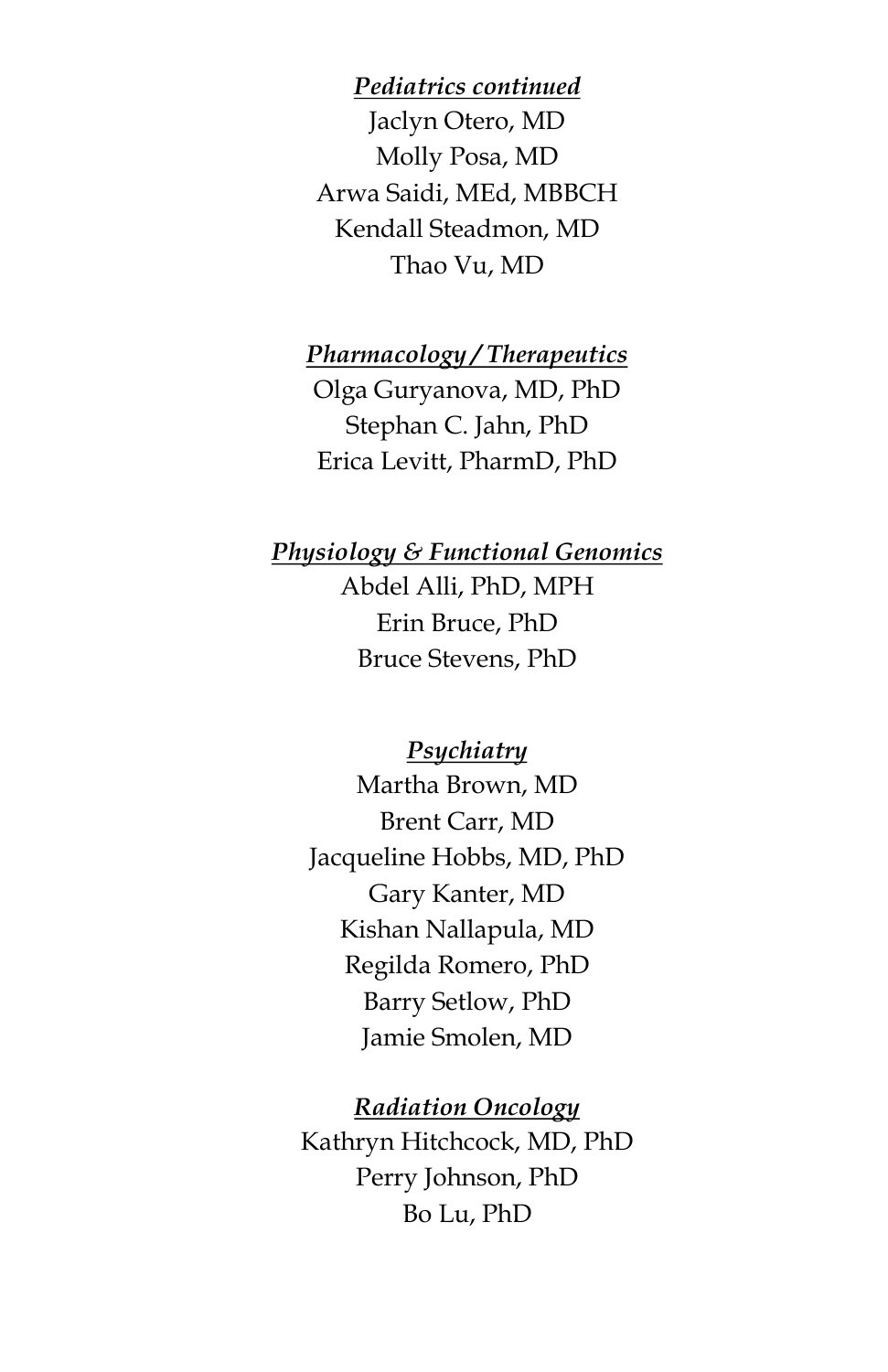*Radiology* Izabella Barreto, PhD Andrew Blum, MD Ivan Davis, MD Mariam Hanna, MD Abdullah Malkawi, MD Tara Massini, MD Priya Sharma, MD

*School of Physician Assistant Studies*

Petar Breitinger, MPAS, PA-C Elizabeth Brownlee, MPAS, PA-C Shalon Rae Buchs, MHS, PA-C Breann Garbas, DHSc, PA-C Travis Grant, MS, PA-C Melissa Turley, PharmD, PA-C

#### *Surgery*

Alexander L. Ayzengart, MD, MPH, FACS Jessica A. Ching, MD Ian R. Driscoll, MD, FACS M. Saleen Islam, MD, MPH, FACS Eittel Oppenheimer, MD, FACS Robin Petroze, MD, MPH Salvatore Scali, MD, FACS Bradley Schmit, MD, FACS

#### *Urology*

Christopher E. Bayne, MD Padraic G. O'Malley, MSc, MD, FRCSC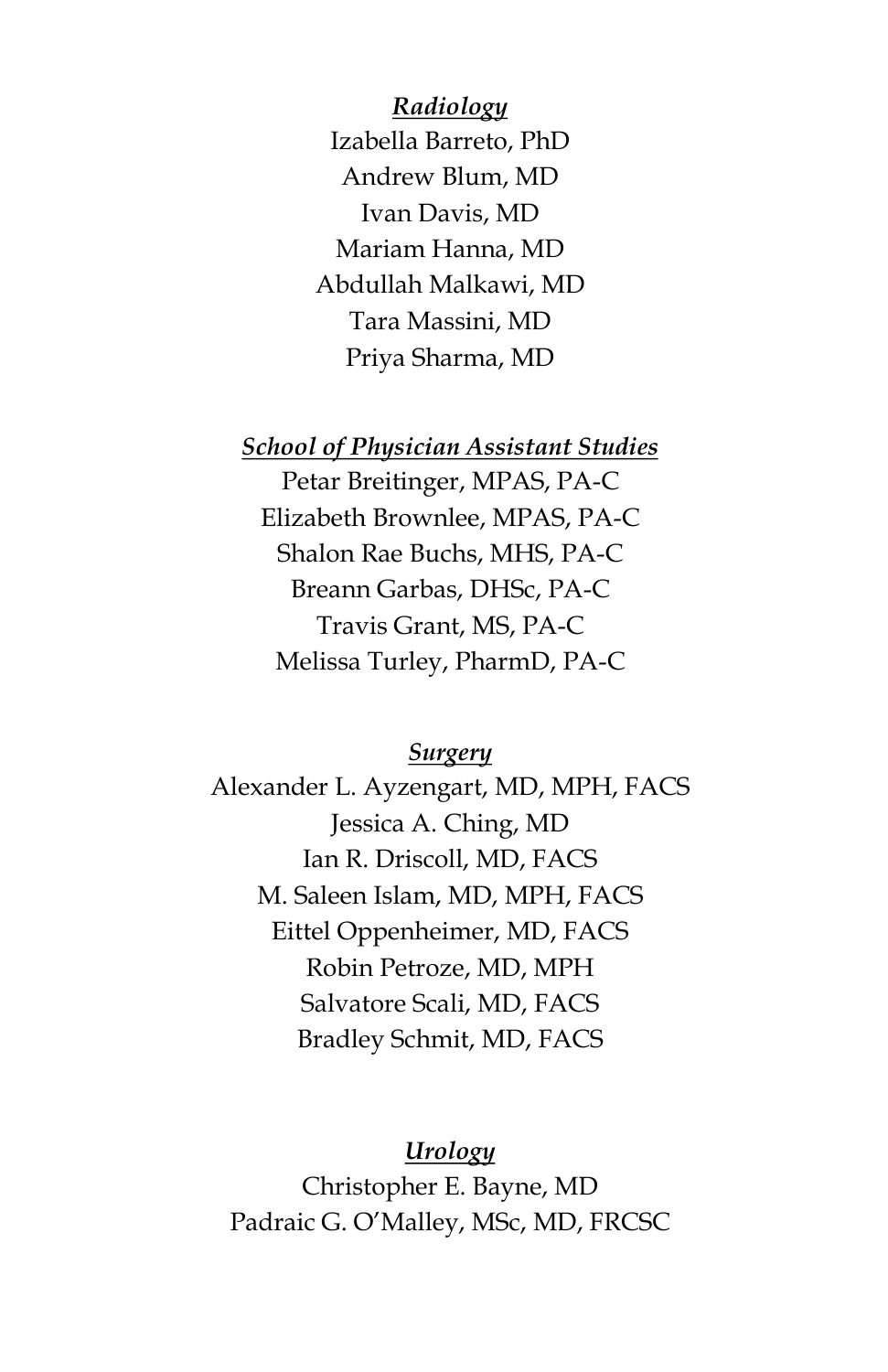## **SOCIETY OF TEACHING SCHOLARS LIFETIME ACHIEVEMENT AWARD**

**2003 - Parker Small, MD 2004 - Sigurd Normann, MD, PhD 2005 - J.S. Gravenstein, MD 2006 - Ann Harwood-Nuss, MD 2007 - C. Craig Tisher, MD 2009 - Lynn Romrell, PhD 2009 - Robert T. Watson, MD 2010 – Kenneth Kellner, MD, PhD 2011 – Donald V. Eitzman, MD 2012 – Robert C. Nuss, MD 2013 – Albert L. Rhoton, Jr., MD 2014 – Richard A. Davidson, MD, MPH 2015 – Keith Stone, MD 2016 - Larry G. Rooks, MD 2017 - Timothy C. Flynn, MD 2018 - Kyle E. Rarey, PhD 2019 - James W. Lynch, Jr., MD 2020 - W. Patrick Duff, MD 2021 - Maureen Novak, MD**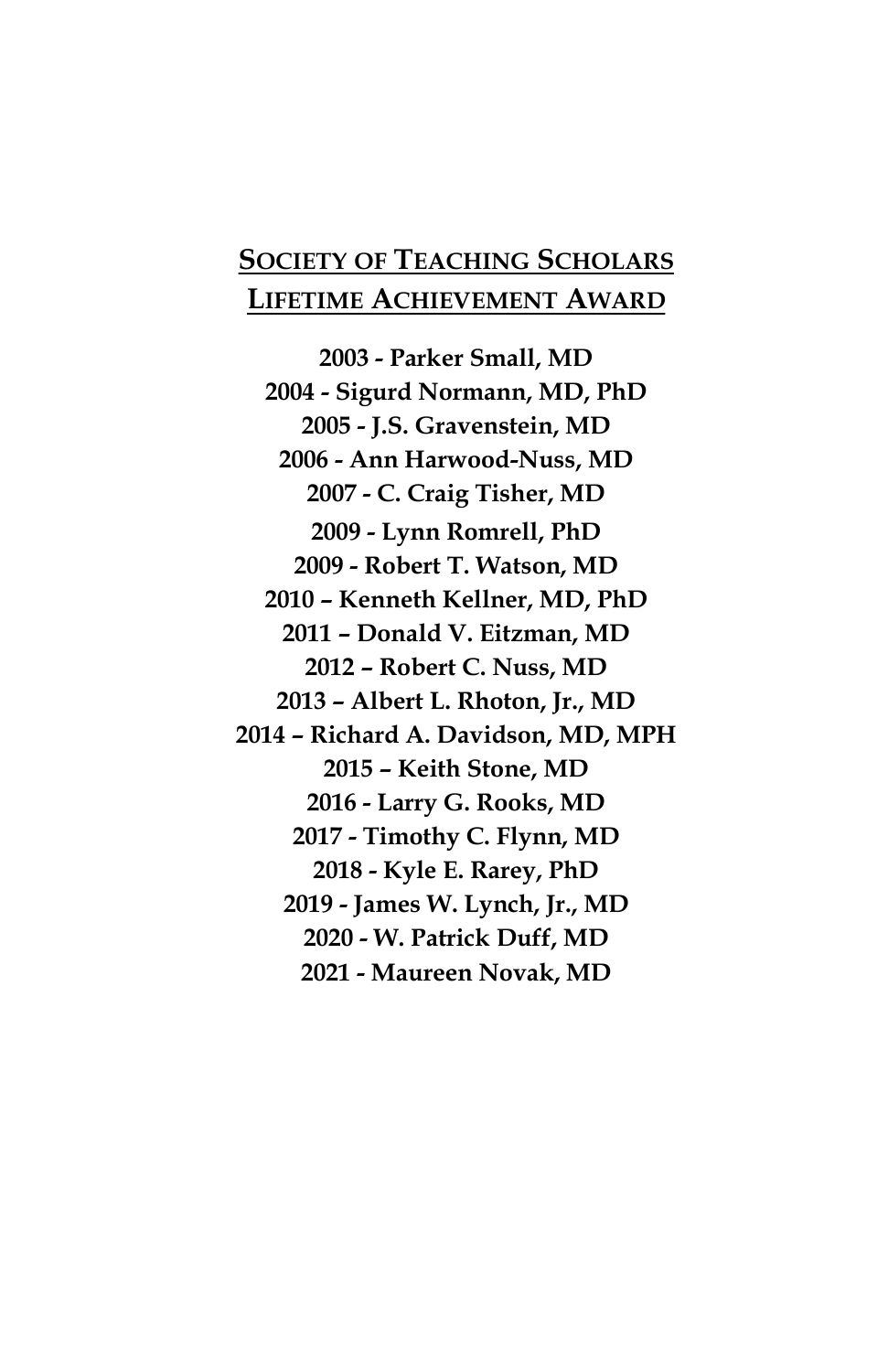## **SOCIETY OF TEACHING SCHOLARS HIPPOCRATIC SCHOLARS AWARD**

(Award recognizes individuals who have received the Hippocratic Award on three or more occasions)

> **2005 - Hugh M. Hill, MD 2005 - Eugene G. Ryerson, MD 2007 - W. Patrick Duff, MD 2008 - James W. Lynch, Jr., MD 2012 – Patricia Abbitt, MD 2014 – Robert Hatch, MD, MPH 2020 - Ashleigh Wright, MD, FACP**

# **SOCIETY OF TEACHING SCHOLARS SUSTAINED EXCELLENCE IN MEDICAL EDUCATION AWARD**

(Award recognizes individuals who have received the College of Medicine Teacher of the Year Award or the Senior Class Teacher of the Year Award on three or more occasions)

> **2005 - Josepha Cheong, MD 2005 - W. Patrick Duff, MD 2005 - James W. Lynch, Jr., MD 2005 - Kyle E. Rarey, PhD 2005 - Eugene G. Ryerson, MD 2009 – Patricia Abbitt, MD 2009 – Sigurd Normann, MD, PhD 2010 – Keith Stone, MD 2014 – William E. Winter, MD 2015 – L. Chad Hood, MD 2016 - Robert Averbuch, MD 2016 - Robert Hollander, MD**